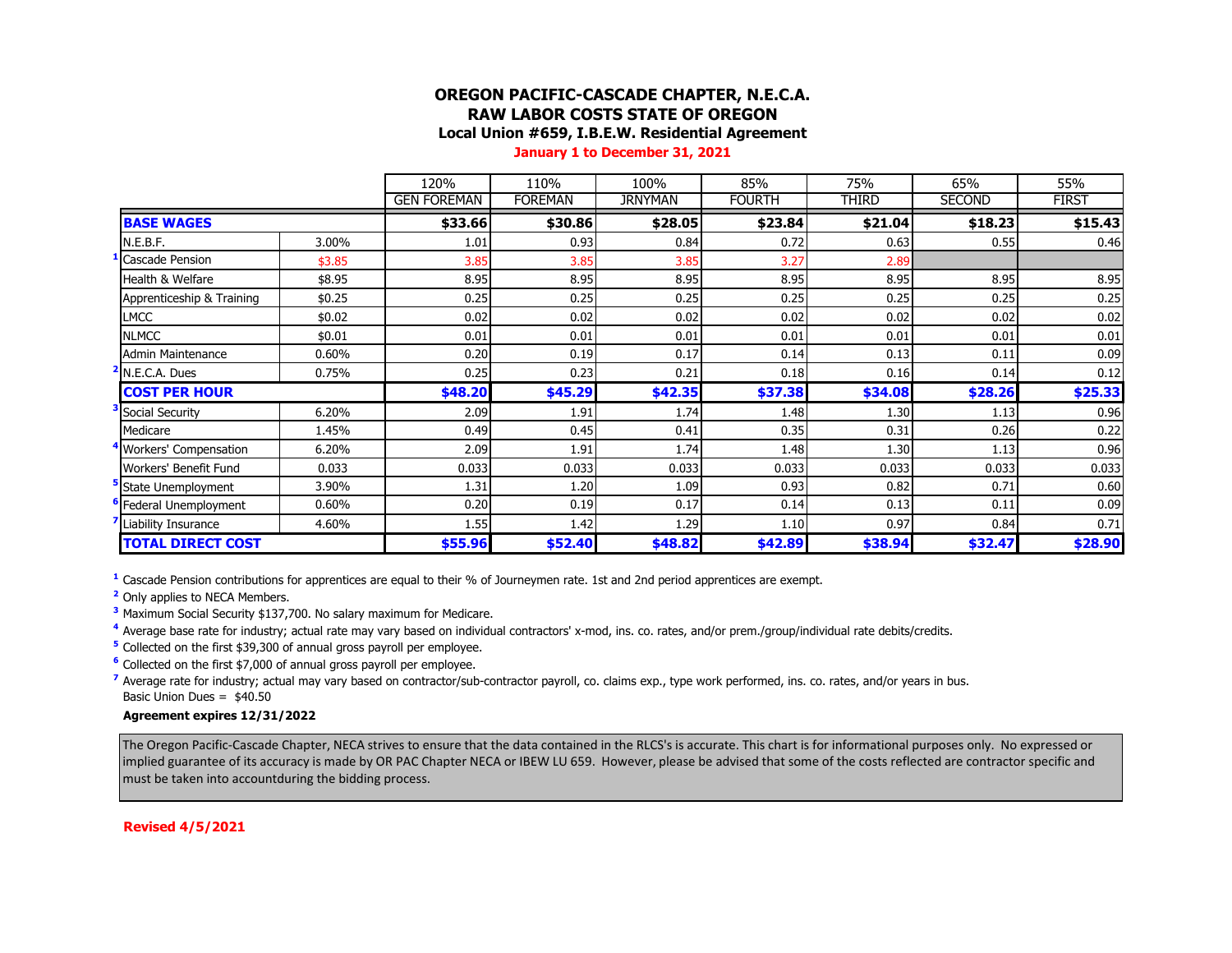**LU659 apprenticeship is the Crater Lake JATC - MA# 5001**